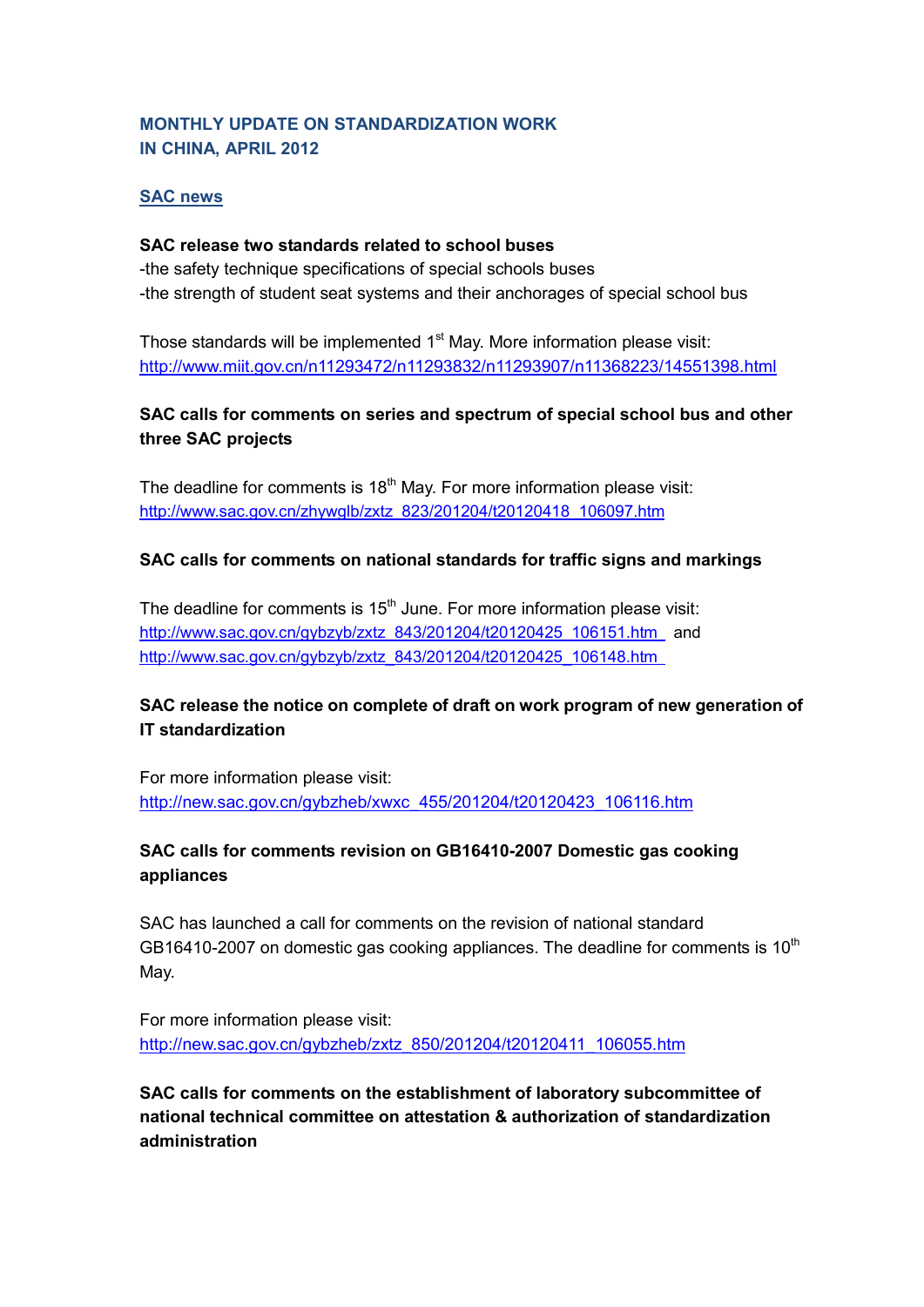The deadline for comments is 21<sup>st</sup> May.

For more information please visit: [http://www.sac.gov.cn/zhywglb/zxtz\\_823/201204/t20120420\\_106110.htm](http://www.sac.gov.cn/zhywglb/zxtz_823/201204/t20120420_106110.htm) 

## **SAC calls for comments on the establishment of the Subcommittee of national technical committee on clean room & associated controlled environment**

The deadline for comments is 21<sup>st</sup> May.

For more information please visit: [http://www.sac.gov.cn/zhywglb/zxtz\\_823/201204/t20120420\\_106108.htm](http://www.sac.gov.cn/zhywglb/zxtz_823/201204/t20120420_106108.htm)

#### **SAC calls for comments on 57 standards related to energy consumption**

The deadline is  $12<sup>th</sup>$  May. The more information please visit: [http://new.sac.gov.cn/zhywglb/zxtz\\_823/201204/t20120428\\_106188.htm](http://new.sac.gov.cn/zhywglb/zxtz_823/201204/t20120428_106188.htm)

## **SAC calls for comments on establishment of new national TC on companion animals**

SAC has launched a call for comments on the establishment of a new national TC on pet animals. The deadline for comments is  $9<sup>th</sup>$  May.

For more information please visit: [http://new.sac.gov.cn/zhywglb/zxtz\\_823/201204/t20120409\\_106039.htm](http://new.sac.gov.cn/zhywglb/zxtz_823/201204/t20120409_106039.htm)

#### **MEP news**

## **MEP calls for comments on Technical Standard for Dyestuff Industry's Waste Water Processing Engineering**

The deadline for comments is  $20<sup>th</sup>$  May. For more information please visit: [http://www.zhb.gov.cn/gkml/hbb/bgth/201204/t20120424\\_226654.htm](http://www.zhb.gov.cn/gkml/hbb/bgth/201204/t20120424_226654.htm)

#### **MIIT news**

# **MIIT release explanation on 12th five year on Food industry**

For more information please visit: <http://www.miit.gov.cn/n11293472/n11293832/n11293907/n11368223/14560608.html>

#### **MIIT calls for comments on revision of 10 standards on chemical industry**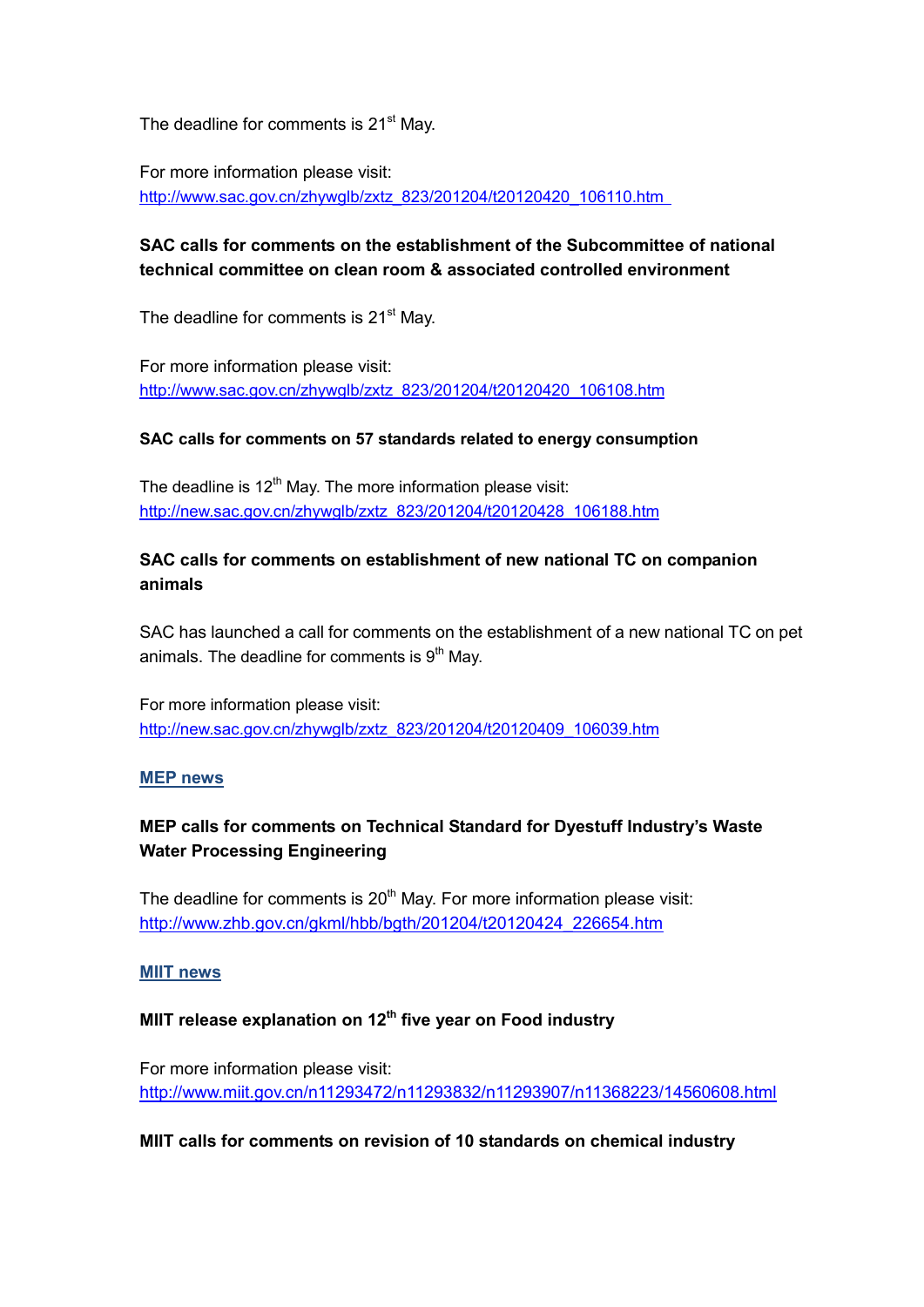MIIT has launched a call for comments on the following standards: -technical specifications of production safety on vat brown BR (C.I. vat brown 1) -technical specifications of production safety on sulphur black (C.I. sulphur black 1) -technical specifications of production safety on Basacryl Yellow 7GL (C.I. Basic Yellow 24) -technical specifications of production safety on vat olive green B (C.I. vat green 3)

-technical specifications of production safety on vat blue RSN (C.I. vat blue 4) -technical specifications of production safety on disperse dark blue H-GL (C.I. disperse dark blue 79)

-technical specifications of production safety on 1-Aminoanthraquinone -technical specifications of production safety on α-Phthalocyanine blue -technical specifications of production safety on β-Phthalocyanine blue -technical specifications of production safety on disperse dark blue 2BLN (C.I. disperse dark blue 56)

The deadline is  $3<sup>rd</sup>$  May. For more information please visit: <http://www.miit.gov.cn/n11293472/n11293832/n12845605/n13916913/14560352.html>

## **MOST news**

# **MOST calls for comments on three "12th Five Year Plans", green construction**

MOST has released a call for Comments on the following " $12<sup>th</sup>$  Five Year Plans":

- "12th Five-Year Special Plan for the Development of Green Construction Technology"

- "12th Five-Year Special Plan for the Development of National Disaster Prevention and Mitigation Technology", and

- "12th Five-Year plan for the Construction and Development of National Sustainable Communities"

The deadline for comments is  $2^{nd}$  May. For more information please visit: [http://www.most.gov.cn/tztg/201204/t20120425\\_93928.htm](http://www.most.gov.cn/tztg/201204/t20120425_93928.htm) 

# **MOST issues "12th Five Year Plans"**

MOST has issued the following "12<sup>th</sup> Five Year Plans":

- Special Plan for Green Manufacturing Technology: for more information please visit [http://www.most.gov.cn/tztg/201204/t20120424\\_93837.htm](http://www.most.gov.cn/tztg/201204/t20120424_93837.htm) 

- Special Plan for the Service Robot Technology: for more information please visit [http://www.most.gov.cn/tztg/201204/t20120424\\_93836.htm](http://www.most.gov.cn/tztg/201204/t20120424_93836.htm) 

- Special Plan for the Intelligent Manufacturing Technology: for more information please visit [http://www.most.gov.cn/tztg/201204/t20120424\\_93834.htm](http://www.most.gov.cn/tztg/201204/t20120424_93834.htm) 

### **MOH news**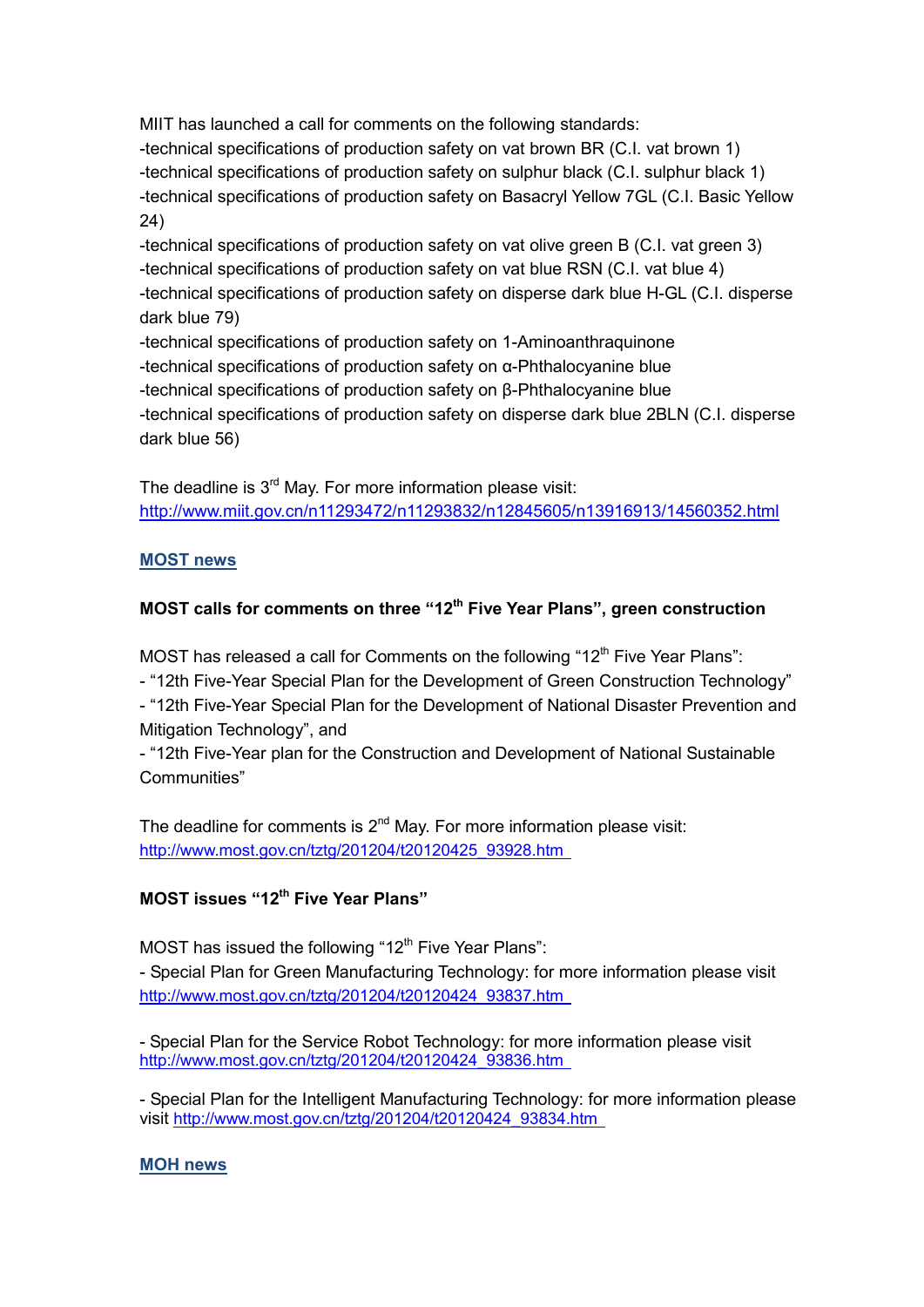## **MOH calls for comments on standards for Quality Control of Pharmaceutical Trading**

The deadline for comments is  $27<sup>th</sup>$  May. For more information please visit: <http://www.chinalaw.gov.cn/article/cazjgg/201204/20120400367103.shtml>

#### **MOH releases two standards**

The Ministry of Health has released the two following standards: -technical standard for disinfection of medical organization -specification on hospital air purification management Those standards will be implemented from 1<sup>st</sup> August 2012.

For more information please visit: [http://www.moh.gov.cn/publicfiles/business/htmlfiles/mohzcfgs/s7850/201204/54506.ht](http://www.moh.gov.cn/publicfiles/business/htmlfiles/mohzcfgs/s7850/201204/54506.htm) [m](http://www.moh.gov.cn/publicfiles/business/htmlfiles/mohzcfgs/s7850/201204/54506.htm)

#### **CESI news**

#### **Launch of revision of electronic product safety standards**

The China Electronics Standardization Institute has announced end of April the launch of the revision of the electronic product safety standard "GB8898-2011 "audio, video and similar electronic apparatus - Safety requirements " GB4943.1-2011 "Information Technology Equipment safety 1 : General requirements".

For more information, please visit:<http://www.cesi.ac.cn/cesi/xinwen/2012/0425/9457.html>

#### **CCSA news**

#### **CCSA calls for comments on series of ICT standards**

The China Communications Standards Association CCSA released a series of calls for comments on the following standards and technical reports:

- "CDMA digital cellular mobile telecommunication network Integrated Circuit Card (UICC) and the terminal between the terminal the CCAT application features interface test methods" (deadline for comments: 16 May 2012)

- "Four for Approval of the line marked "800MHz/2000MHz cdma2000 digital cellular mobile communication network equipment test methods mobile station (including machine card)" (deadline for comments: 15 May 2012)

- "Barrier-free web site design technical requirements " (deadline for comments: 14 May